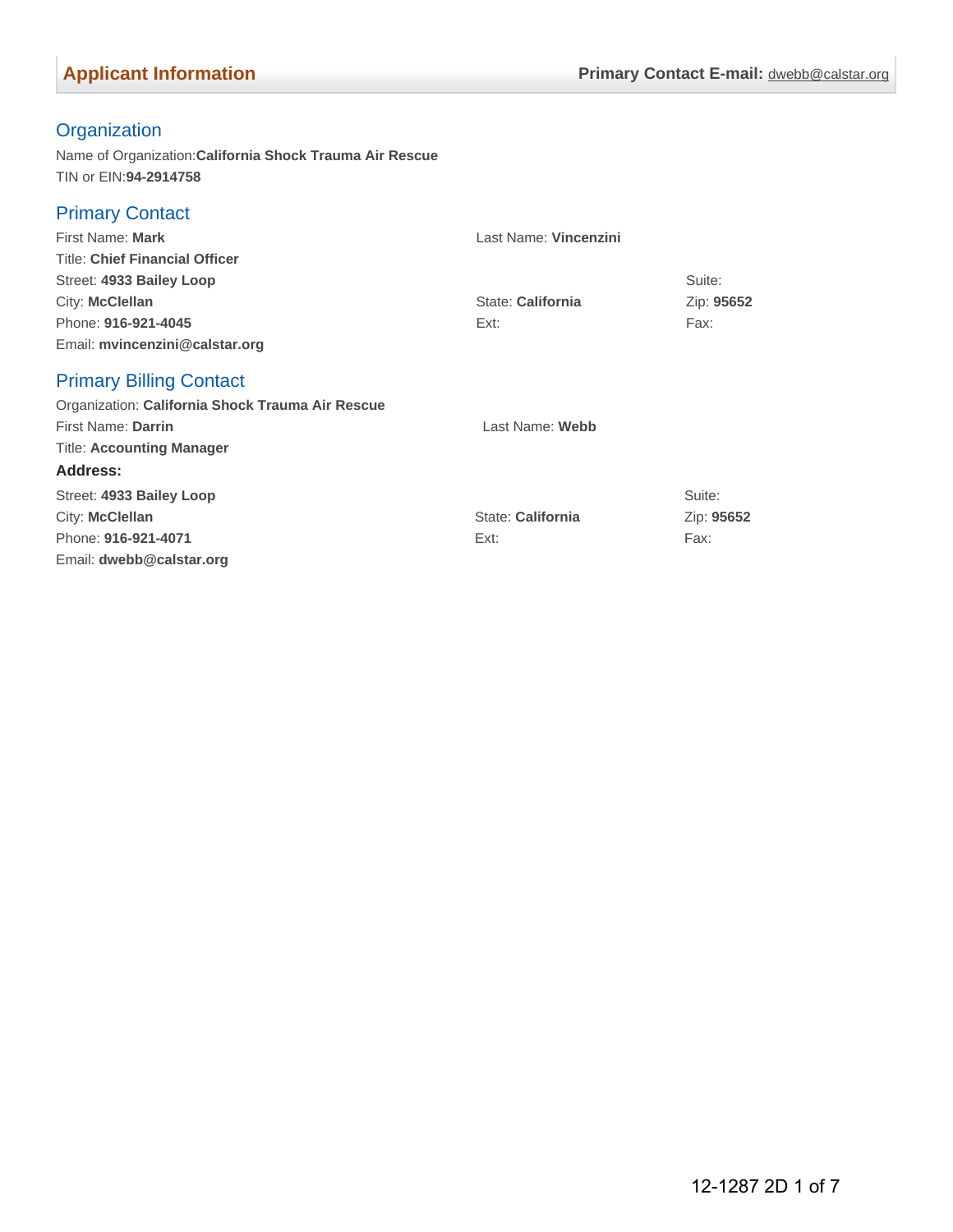## **Project Information**

| Project type: Emergency Air Ambulance<br>Project Name: Emergency Air Ambulance<br>Small Issue Public Benefit Project? |                          | Other: Emergency Air Ambulance                                                                                                        |  |
|-----------------------------------------------------------------------------------------------------------------------|--------------------------|---------------------------------------------------------------------------------------------------------------------------------------|--|
| <b>Facility #1</b>                                                                                                    |                          |                                                                                                                                       |  |
| Facility Name: CALSTAR (Main Location)<br>Facility Bond Amount: \$30,000,000.00<br><b>Project Address:</b>            |                          |                                                                                                                                       |  |
| Street: 4933 Bailey Loop                                                                                              |                          |                                                                                                                                       |  |
| City: McClellan                                                                                                       | State: California        | Zip: 95652                                                                                                                            |  |
| County: Sacramento                                                                                                    |                          |                                                                                                                                       |  |
| Is Project located in an unincorporated part of the County? $\bigcirc$ Y O N                                          |                          |                                                                                                                                       |  |
| address of the person contacted:                                                                                      |                          | Has the City or County in which the project is located been contacted? If so, please provide name, title, telephone number and e-mail |  |
| Name of Agency:                                                                                                       |                          |                                                                                                                                       |  |
| First Name:                                                                                                           | Last Name:               |                                                                                                                                       |  |
| Title:                                                                                                                |                          |                                                                                                                                       |  |
| Phone:                                                                                                                | Ext:                     | Fax:                                                                                                                                  |  |
| Email:                                                                                                                |                          |                                                                                                                                       |  |
| <b>Government Information</b><br><b>Project/Facility is in:</b>                                                       |                          |                                                                                                                                       |  |
| Congressional District #:                                                                                             | State Senate District #: | State Assembly District #:                                                                                                            |  |
|                                                                                                                       |                          |                                                                                                                                       |  |
| <b>Facility #2</b>                                                                                                    |                          |                                                                                                                                       |  |
| Facility Name: CALSTAR-CS1-Concord<br>Facility Bond Amount: \$30,000,000.00                                           |                          |                                                                                                                                       |  |
| <b>Project Address:</b>                                                                                               |                          |                                                                                                                                       |  |
| Street: 177 John Glenn Dr.                                                                                            |                          |                                                                                                                                       |  |
| City: Concord                                                                                                         | State: California        | Zip: 94530                                                                                                                            |  |
| County: Contra Costa                                                                                                  |                          |                                                                                                                                       |  |
| Is Project located in an unincorporated part of the County? $\bigcirc$ Y $\bigcirc$ N                                 |                          |                                                                                                                                       |  |
| address of the person contacted:                                                                                      |                          | Has the City or County in which the project is located been contacted? If so, please provide name, title, telephone number and e-mail |  |
| Name of Agency:                                                                                                       |                          |                                                                                                                                       |  |
| First Name:                                                                                                           | Last Name:               |                                                                                                                                       |  |
| Title:                                                                                                                |                          |                                                                                                                                       |  |
| Phone:                                                                                                                | Ext:                     | Fax:                                                                                                                                  |  |
| Email:                                                                                                                |                          |                                                                                                                                       |  |
|                                                                                                                       |                          |                                                                                                                                       |  |
| <b>Government Information</b><br><b>Project/Facility is in:</b>                                                       |                          |                                                                                                                                       |  |

## **Facility #3**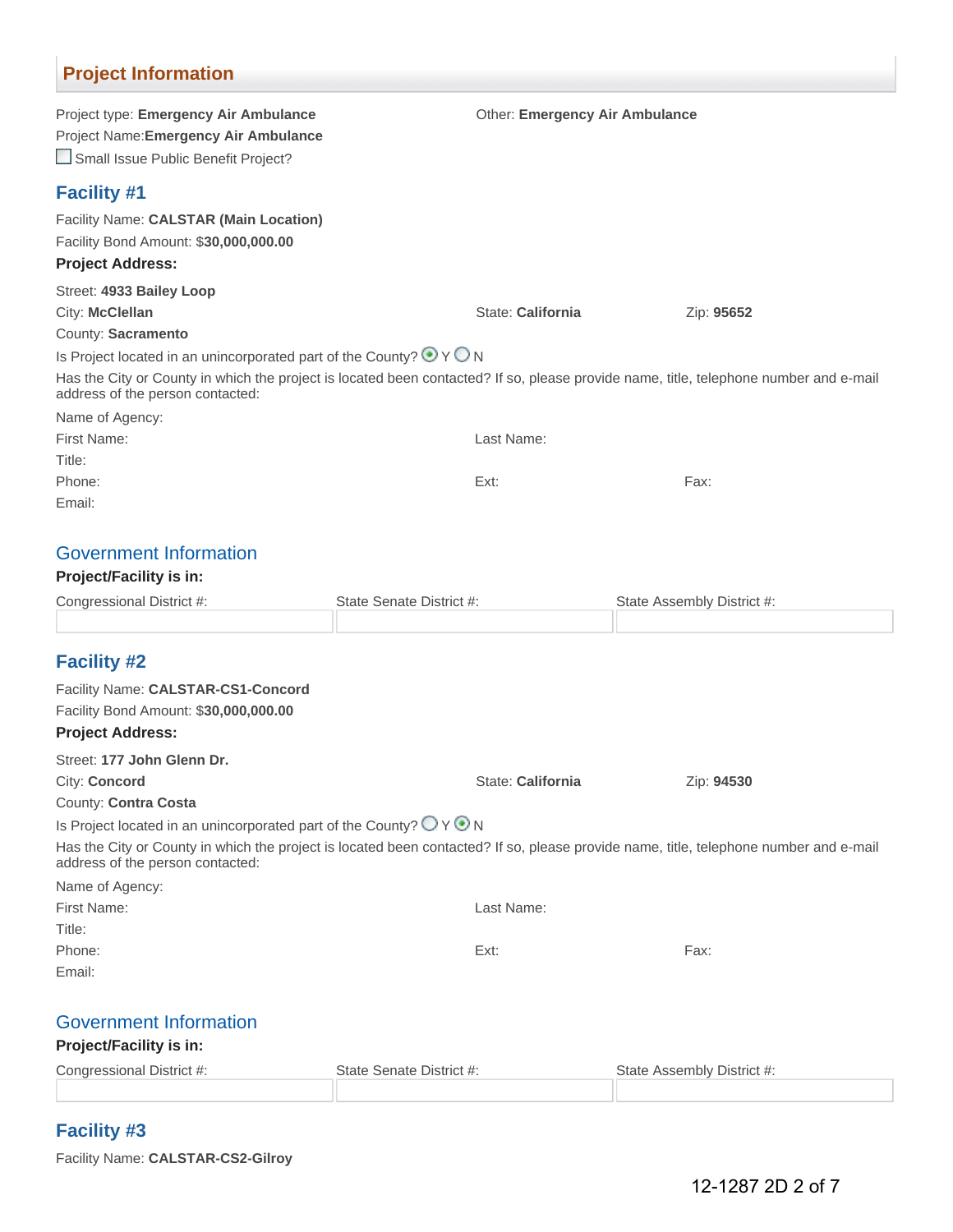| Facility Bond Amount: \$30,000,000.00                                                 |                                                                                                                                       |                            |
|---------------------------------------------------------------------------------------|---------------------------------------------------------------------------------------------------------------------------------------|----------------------------|
| <b>Project Address:</b>                                                               |                                                                                                                                       |                            |
| Street: 540 Cohansey Ave.                                                             |                                                                                                                                       |                            |
| City: Gilroy                                                                          | State: California                                                                                                                     | Zip: 95020                 |
| County: Santa Clara                                                                   |                                                                                                                                       |                            |
| Is Project located in an unincorporated part of the County? $\bigcirc$ Y $\bigcirc$ N |                                                                                                                                       |                            |
| address of the person contacted:                                                      | Has the City or County in which the project is located been contacted? If so, please provide name, title, telephone number and e-mail |                            |
| Name of Agency:                                                                       |                                                                                                                                       |                            |
| First Name:                                                                           | Last Name:                                                                                                                            |                            |
| Title:                                                                                |                                                                                                                                       |                            |
| Phone:                                                                                | Ext:                                                                                                                                  | Fax:                       |
| Email:                                                                                |                                                                                                                                       |                            |
| <b>Government Information</b>                                                         |                                                                                                                                       |                            |
| <b>Project/Facility is in:</b>                                                        |                                                                                                                                       |                            |
| Congressional District #:                                                             | State Senate District #:                                                                                                              | State Assembly District #: |
|                                                                                       |                                                                                                                                       |                            |
| <b>Facility #4</b>                                                                    |                                                                                                                                       |                            |
| Facility Name: CALSTAR-CS3-Auburn                                                     |                                                                                                                                       |                            |
| Facility Bond Amount: \$30,000,000.00                                                 |                                                                                                                                       |                            |
| <b>Project Address:</b>                                                               |                                                                                                                                       |                            |
| Street: 13750 Lincoln Way                                                             |                                                                                                                                       |                            |
| City: Auburn                                                                          | State: California                                                                                                                     | Zip: 95603                 |
| County: Placer                                                                        |                                                                                                                                       |                            |
| Is Project located in an unincorporated part of the County? $\bigcirc$ Y $\bigcirc$ N |                                                                                                                                       |                            |
|                                                                                       | Has the City or County in which the project is located been contacted? If so, please provide name, title, telephone number and e-mail |                            |
| address of the person contacted:                                                      |                                                                                                                                       |                            |
| Name of Agency:                                                                       |                                                                                                                                       |                            |
| First Name:                                                                           | Last Name:                                                                                                                            |                            |
| Title:                                                                                |                                                                                                                                       |                            |
| Phone:                                                                                | Ext:                                                                                                                                  | Fax:                       |
| Email:                                                                                |                                                                                                                                       |                            |
| <b>Government Information</b>                                                         |                                                                                                                                       |                            |
| <b>Project/Facility is in:</b>                                                        |                                                                                                                                       |                            |
| Congressional District #:                                                             | State Senate District #:                                                                                                              | State Assembly District #: |
|                                                                                       |                                                                                                                                       |                            |
| <b>Facility #5</b>                                                                    |                                                                                                                                       |                            |
| Facility Name: CALSTAR-CS4-Ukiah                                                      |                                                                                                                                       |                            |
|                                                                                       |                                                                                                                                       |                            |
| Facility Bond Amount: \$30,000,000.00                                                 |                                                                                                                                       |                            |
| <b>Project Address:</b>                                                               |                                                                                                                                       |                            |
| Street: 1351 S. State Street                                                          |                                                                                                                                       |                            |
| City: Ukiah                                                                           | State: California                                                                                                                     | Zip: 95482                 |
| County: Mendocino                                                                     |                                                                                                                                       |                            |

Has the City or County in which the project is located been contacted? If so, please provide name, title, telephone number and e-mail address of the person contacted: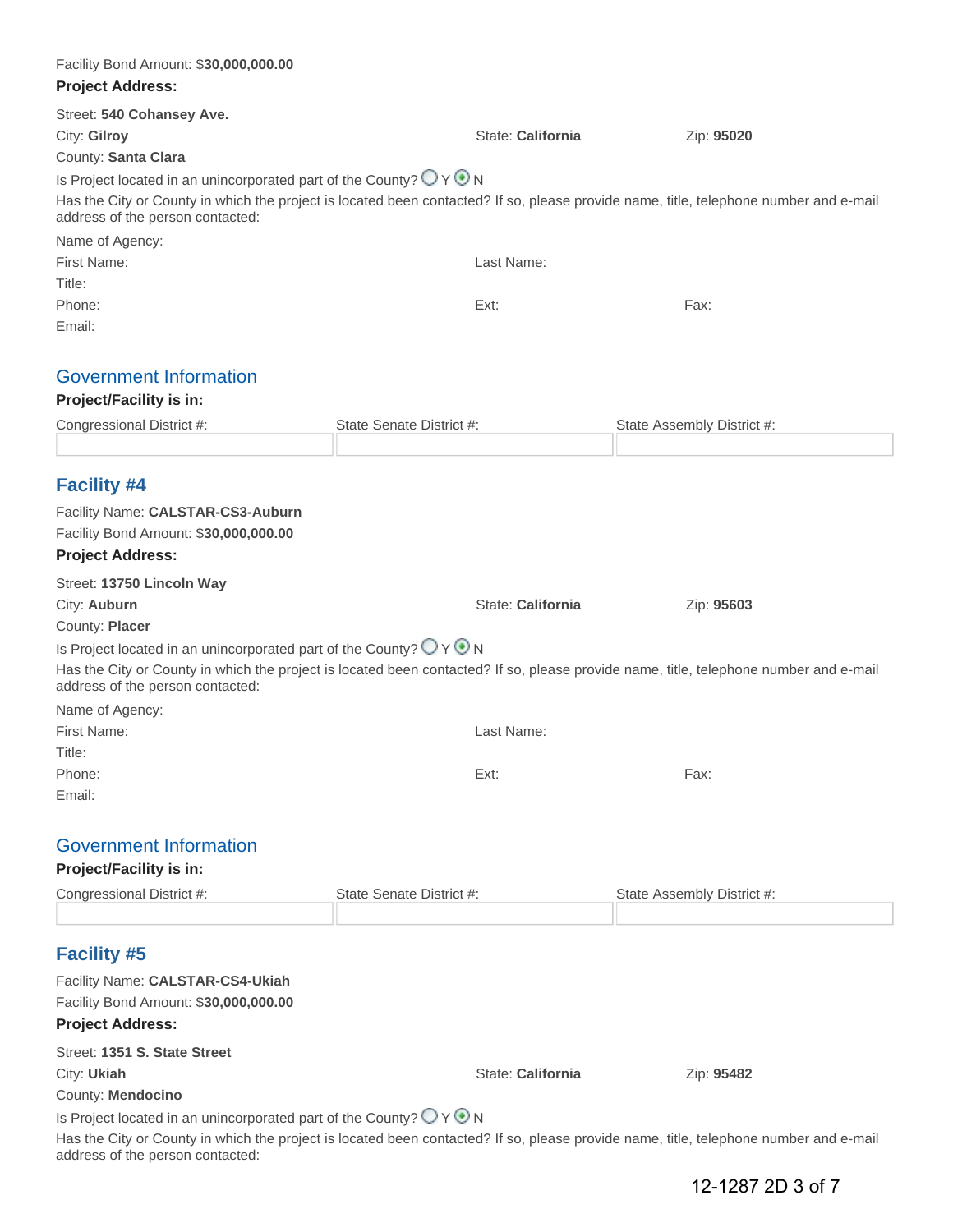| Name of Agency:                       |                          |                            |
|---------------------------------------|--------------------------|----------------------------|
| First Name:                           | Last Name:               |                            |
| Title:                                |                          |                            |
| Phone:                                | Ext:                     | Fax:                       |
| Email:                                |                          |                            |
|                                       |                          |                            |
| <b>Government Information</b>         |                          |                            |
| <b>Project/Facility is in:</b>        |                          |                            |
| Congressional District #:             | State Senate District #: | State Assembly District #: |
|                                       |                          |                            |
| <b>Facility #6</b>                    |                          |                            |
| Facility Name: CALTSAR-CS5-Salinas    |                          |                            |
| Facility Bond Amount: \$30,000,000.00 |                          |                            |
| <b>Project Address:</b>               |                          |                            |
| Street: 20A Mortensen Ave.            |                          |                            |

| City: Salinas    | State: California | Zip: 93905 |
|------------------|-------------------|------------|
| County: Monterey |                   |            |

Is Project located in an unincorporated part of the County?  $\bigcirc$  Y  $\bigcirc$  N

Has the City or County in which the project is located been contacted? If so, please provide name, title, telephone number and e-mail address of the person contacted:

| Name of Agency: |            |      |
|-----------------|------------|------|
| First Name:     | Last Name: |      |
| Title:          |            |      |
| Phone:          | Ext:       | Fax: |
| Email:          |            |      |

### Government Information

#### **Project/Facility is in:**

| Congressional District #: | State Senate District #: | State Assembly District #: |
|---------------------------|--------------------------|----------------------------|
|                           |                          |                            |

## **Facility #7**

| Facility Name: CALSTAR-CS6-So. Lake Tahoe                                                                                                                                 |                   |            |
|---------------------------------------------------------------------------------------------------------------------------------------------------------------------------|-------------------|------------|
| Facility Bond Amount: \$30,000,000.00                                                                                                                                     |                   |            |
| <b>Project Address:</b>                                                                                                                                                   |                   |            |
| Street: 1901 Airport Rd                                                                                                                                                   |                   |            |
| City: So. Lake Tahoe                                                                                                                                                      | State: California | Zip: 96150 |
| County: El Dorado                                                                                                                                                         |                   |            |
| Is Project located in an unincorporated part of the County? $\bigcirc$ Y $\bigcirc$ N                                                                                     |                   |            |
| Has the City or County in which the project is located been contacted? If so, please provide name, title, telephone number and e-mail<br>address of the person contacted: |                   |            |
| Name of Agency:                                                                                                                                                           |                   |            |
| First Name:                                                                                                                                                               | Last Name:        |            |
| Title:                                                                                                                                                                    |                   |            |
| Phone:                                                                                                                                                                    | Ext:              | Fax:       |

| <b>Government Information</b> |  |
|-------------------------------|--|
|                               |  |

**Project/Facility is in:**

Email: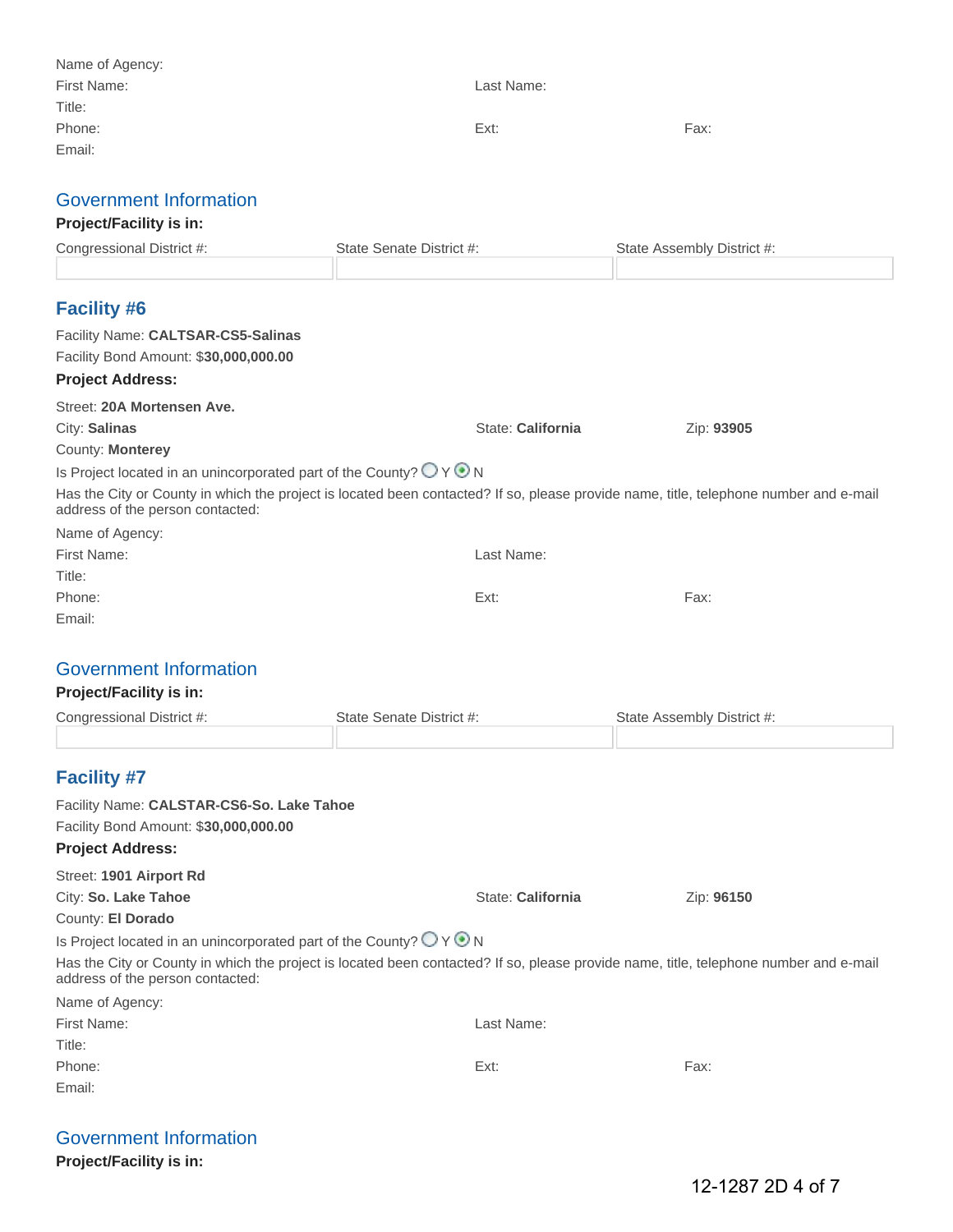| Congressional District #:                                                             | State Senate District #:                                                                                                              | State Assembly District #: |
|---------------------------------------------------------------------------------------|---------------------------------------------------------------------------------------------------------------------------------------|----------------------------|
| <b>Facility #8</b>                                                                    |                                                                                                                                       |                            |
| Facility Name: CALSTAR-CS7-Santa Maria                                                |                                                                                                                                       |                            |
| Facility Bond Amount: \$30,000,000.00                                                 |                                                                                                                                       |                            |
| <b>Project Address:</b>                                                               |                                                                                                                                       |                            |
| Street: 3996 Mitchell Road                                                            |                                                                                                                                       |                            |
| City: Santa Maria                                                                     | State: California                                                                                                                     | Zip: 93455                 |
| County: Santa Barbara                                                                 |                                                                                                                                       |                            |
| Is Project located in an unincorporated part of the County? $\bigcirc$ Y $\bigcirc$ N |                                                                                                                                       |                            |
| address of the person contacted:                                                      | Has the City or County in which the project is located been contacted? If so, please provide name, title, telephone number and e-mail |                            |
| Name of Agency:                                                                       |                                                                                                                                       |                            |
| First Name:                                                                           | Last Name:                                                                                                                            |                            |
| Title:                                                                                |                                                                                                                                       |                            |
| Phone:                                                                                | Ext:                                                                                                                                  | Fax:                       |
| Email:                                                                                |                                                                                                                                       |                            |
| <b>Government Information</b>                                                         |                                                                                                                                       |                            |
| <b>Project/Facility is in:</b>                                                        |                                                                                                                                       |                            |
| Congressional District #:                                                             | State Senate District #:                                                                                                              | State Assembly District #: |
|                                                                                       |                                                                                                                                       |                            |
| <b>Facility #9</b>                                                                    |                                                                                                                                       |                            |
| Facility Name: CALSTAR-CS8-Oaklan                                                     |                                                                                                                                       |                            |
| Facility Bond Amount: \$30,000,000.00                                                 |                                                                                                                                       |                            |
| <b>Project Address:</b>                                                               |                                                                                                                                       |                            |
| Street: North Field, Oakland International Airport, L310A                             |                                                                                                                                       |                            |
| City: Oakland                                                                         | State: California                                                                                                                     | Zip: 94621                 |
| County: Alameda                                                                       |                                                                                                                                       |                            |
| Is Project located in an unincorporated part of the County? $O \vee O N$              |                                                                                                                                       |                            |
| address of the person contacted:                                                      | Has the City or County in which the project is located been contacted? If so, please provide name, title, telephone number and e-mail |                            |
| Name of Agency:                                                                       |                                                                                                                                       |                            |
| First Name:                                                                           | Last Name:                                                                                                                            |                            |
| Title:                                                                                |                                                                                                                                       |                            |
| Phone:                                                                                | Ext:                                                                                                                                  | Fax:                       |
| Email:                                                                                |                                                                                                                                       |                            |
| <b>Government Information</b>                                                         |                                                                                                                                       |                            |
| <b>Project/Facility is in:</b>                                                        |                                                                                                                                       |                            |
| Congressional District #:                                                             | State Senate District #:                                                                                                              | State Assembly District #: |
|                                                                                       |                                                                                                                                       |                            |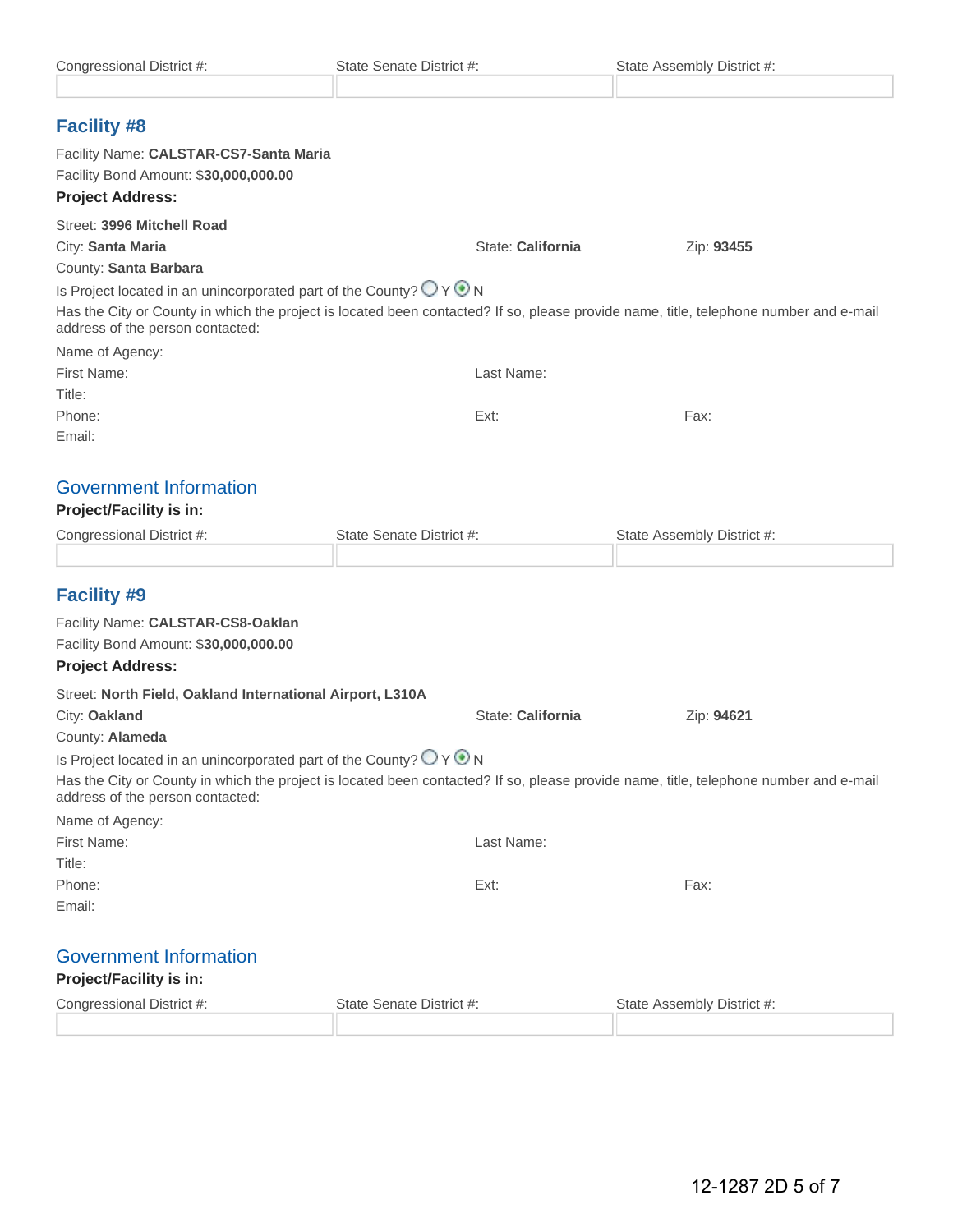## **Financing Information**

| <b>Financing Information</b>                                        |                                    |        |
|---------------------------------------------------------------------|------------------------------------|--------|
| Tax Exempt:                                                         | \$30,000,000.00                    |        |
| Taxable:                                                            | \$                                 |        |
| <b>Total Principal Amount:</b>                                      | \$30,000,000.00                    |        |
| Maturity 10Years                                                    |                                    |        |
| <b>Interest Rate Mode:</b>                                          |                                    |        |
| $\blacktriangleright$ Fixed                                         | $\Box$ Variable                    |        |
| Denominations: 5,000                                                |                                    |        |
| Type of Offering:                                                   |                                    |        |
| Public Offering                                                     | Private Placement                  |        |
| New Construction                                                    | O Acquisition of Existing Facility |        |
| $\Box$ Refunding                                                    |                                    |        |
| <b>Financing:</b>                                                   |                                    |        |
| Credit Enhancement                                                  |                                    |        |
| $\vee$ None                                                         | Letter of Credit                   |        |
| $\Box$ Other                                                        |                                    |        |
| Name of Credit Enhancement Provider or Private Placement Purchaser: |                                    |        |
| <b>Expected Rating:</b>                                             |                                    |        |
| ✔ Unrated                                                           |                                    |        |
| Moody's:                                                            | <b>S&amp;P:</b>                    | Fitch: |
|                                                                     |                                    |        |